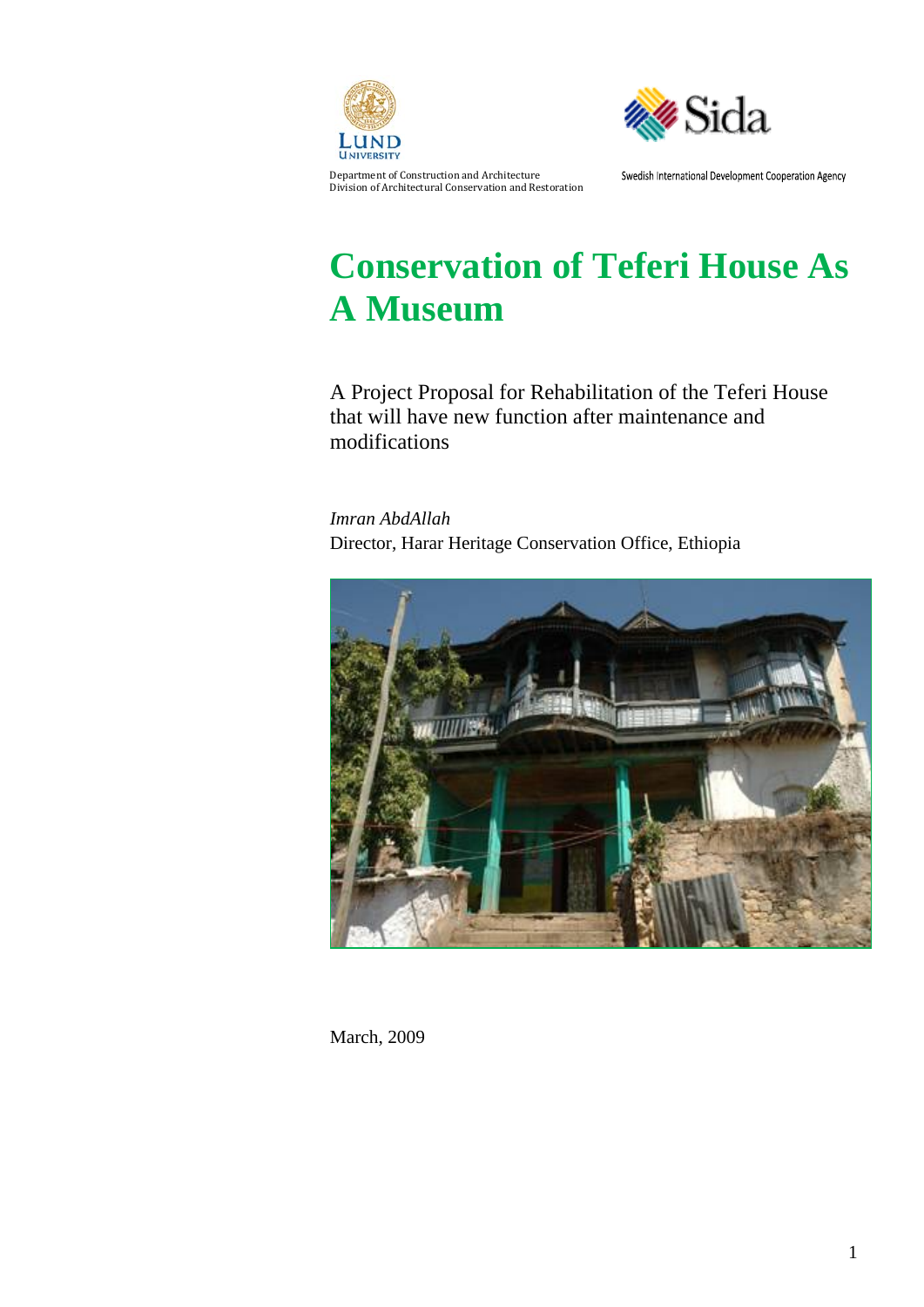## **Abstract**

The Teferi House is one of the most important landmark buildings in the Old Town of Harar, which is inscribed in the world hweritag list since 2006.

This important building, has been over utilized never maintained in its entire life. The decay of this building with its associated buildings , is endangering the importance of the whole of old town.

This paper analyze the present situation of the building, the causes and the necessary treatment and financial plans. It also come up with a suggestion of new use for the building after rehabilitation.

## **Chapter One: Background**

#### **Harar**

The world heritage Site of Old Town Harar was one of those "ultimate destinations", like Timbuktu and Mecca, whose dangers and inaccessibility, both physical and cultural, fascinated European explorers, for many centuries. It had been at its most powerful in the sixteenth century when its ruler overran much of Ethiopia and was only defeated by a Portuguese intervention on behalf of the Christian king. The city is now is endowed with so many built heritage that become a magnate for tourism.

At the moment Harar seems to be getting the worst of both worlds – modern rubbish and intrusive developments together with historic decay. The many gems within the old town are decaying, as there is increasing degradation of monuments, which is endangering the importance of the whole of old town.

## **Chapter Two: Existing Situation**

### **2.1 History of the Teferi Building**

Teferi site which contains two story buildings and two raw houses is located almost 150 meters away to south-east from chelenko square. Its delineated area is around 1328 m2.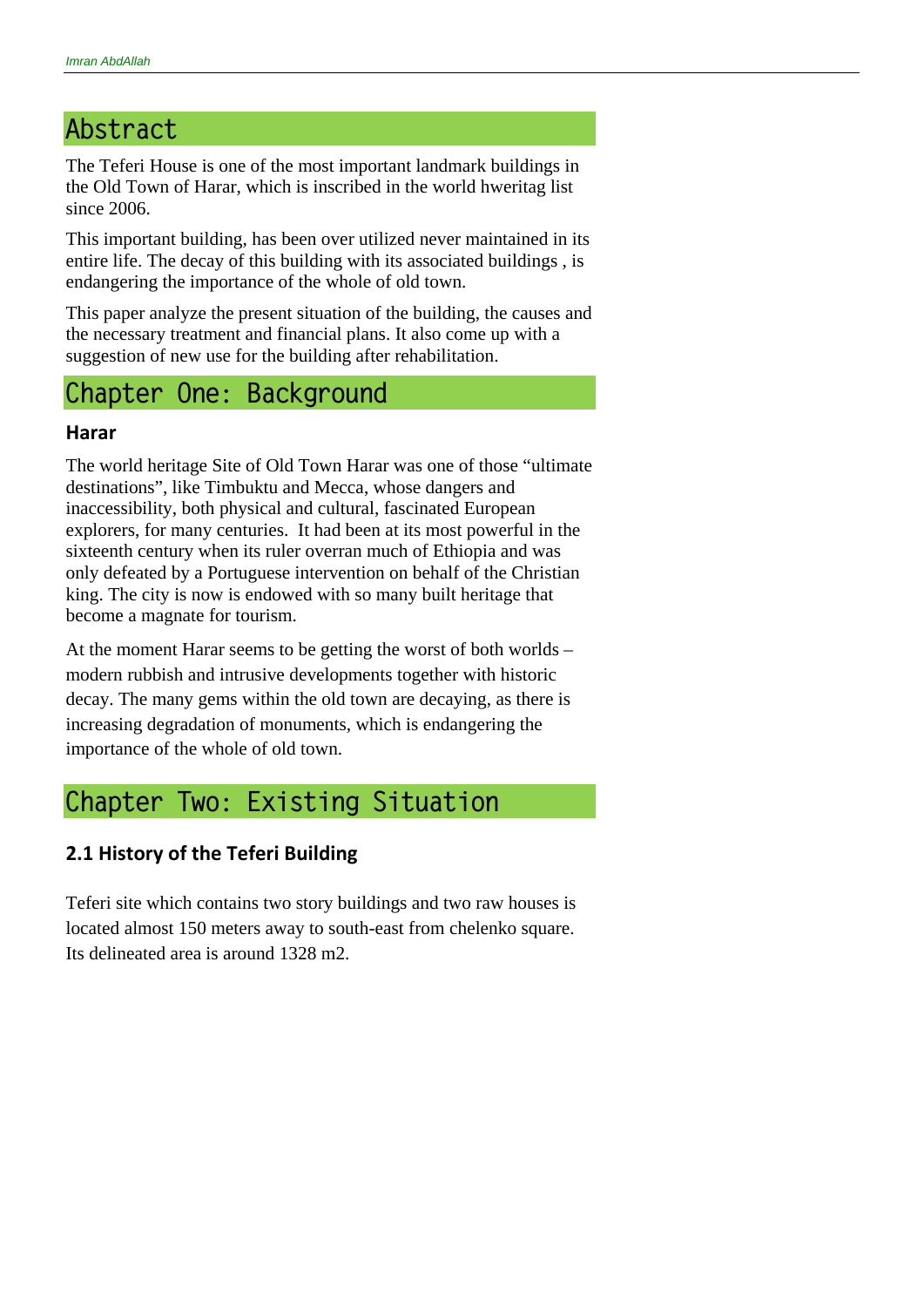

*Fig 2.1 Location of Teferi House in the Old Town (shown in red dot)* 

The building has already been identified by Regional State Heritage Conservation Office for as a monument.



*Fig 2.2 The Teferi House* 

The house is built at the turn of the 20th century. The wood work of this house has much resemblance with that of Rimbaud's House (the French poet who lived in Harar around 1900). It is probable both houses are built by same architect. An inscription written on the front door reads 1911, indicating the year of construction.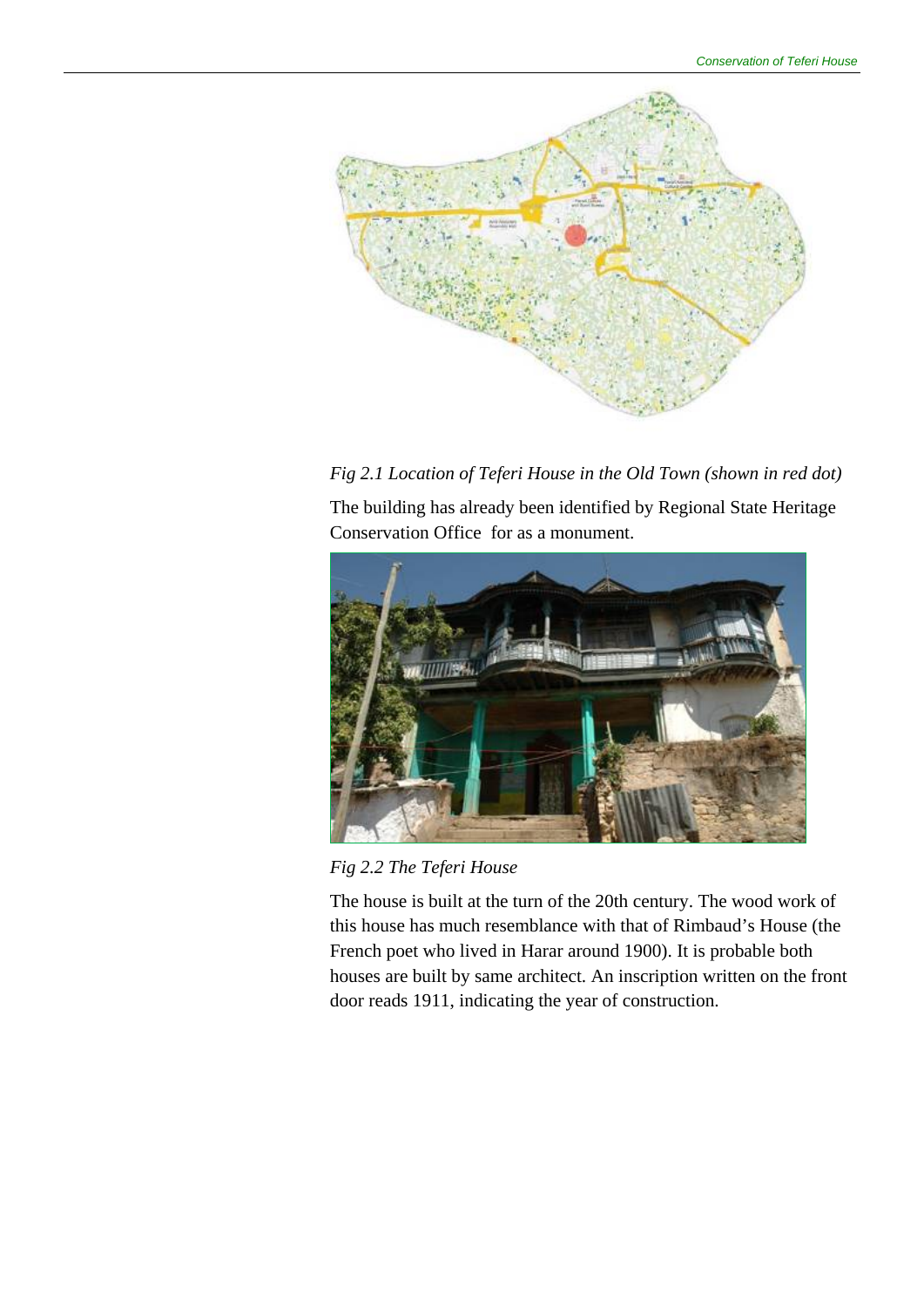*Imran AbdAllah* 



*Fig 2.3 The Rimbaud House, which has many resemblance with TH, is Maintained in 2000* 

The historic significance of the house is that the last emperor of Ethiopia has spent his juvenile time here. During the Italian occupation of Ethiopia, the house was used as branch office for BESS Export and Transport Company. After the 1974 socialist revolution, the house is nationalized and was rented for poor town dwellers, who couldn't afford to maintain it while using it for the last thirty (30) years.

### **2.2 The present situation of the Buildings**

For the Last 100 years this historical building has never received any maintenance, whereby the word entails routine, cyclical, nondestructive actions necessary to slow the deterioration of a historic place. The building in its long years of service has never been handled with periodic inspection, non-destructive cleaning or minor repair, replacement of damaged or deteriorated materials that are impractical to save.

The current housing condition of this building is bad because of over utilization and lack of repair. My study show that restoration work of Teferi house needs rehabilitation work on foundation, wall, roofs, wood works, ceilings, glazing, site work, electrical installation and latrines

### **2.3 Guidelines for Teferi Houses Conservation Work**

In order to achieve a success in the conservation project for Teferi House, I propose we follow the following five (5) steps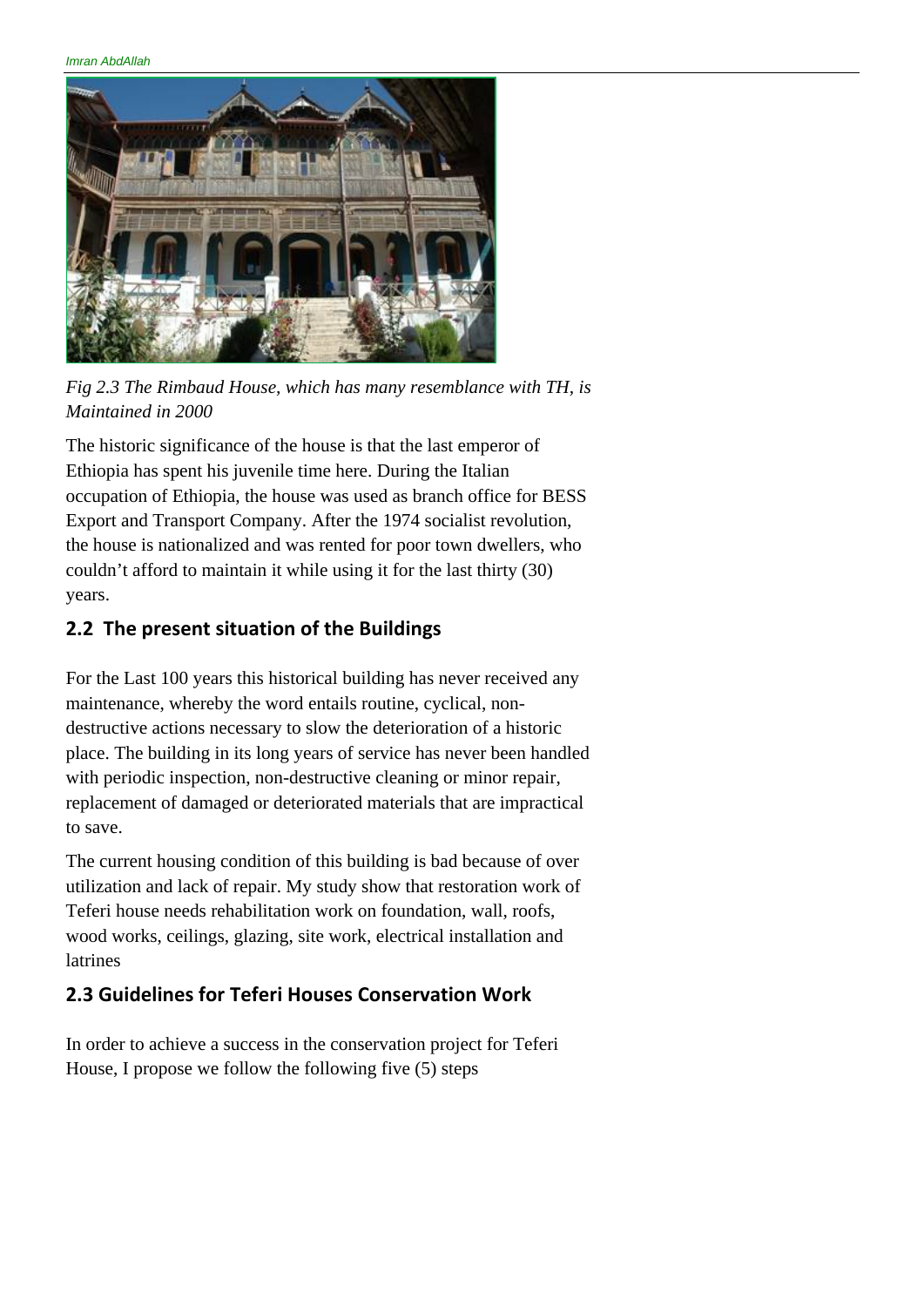

*Fig. 2.4. The basic steps to be followed in the restoration of Teferi House* 

#### **2.3.1: Identification of the Heritage Value & Character‐defining**

#### **Elements of Teferi House**

A concept that permeates this project proposal is a respect for heritage value and character-defining elements. The Teferi house's heritage value and character-defining elements are already identified when it is formally recognized by The Federal State of Ethiopia as the whole Old Town of Harar where the building located was registered as A World Heritage Site.

As the first and absolutely essential step in any project is to identify and describe the elements that are important in defining the overall heritage value of the historic place, I explain here why the building is significant

The materials, forms, location, spatial configurations, uses and cultural associations for meanings that contribute to the heritage value of the historic Teferi House which must be retained in order to preserve its heritage value is explained here.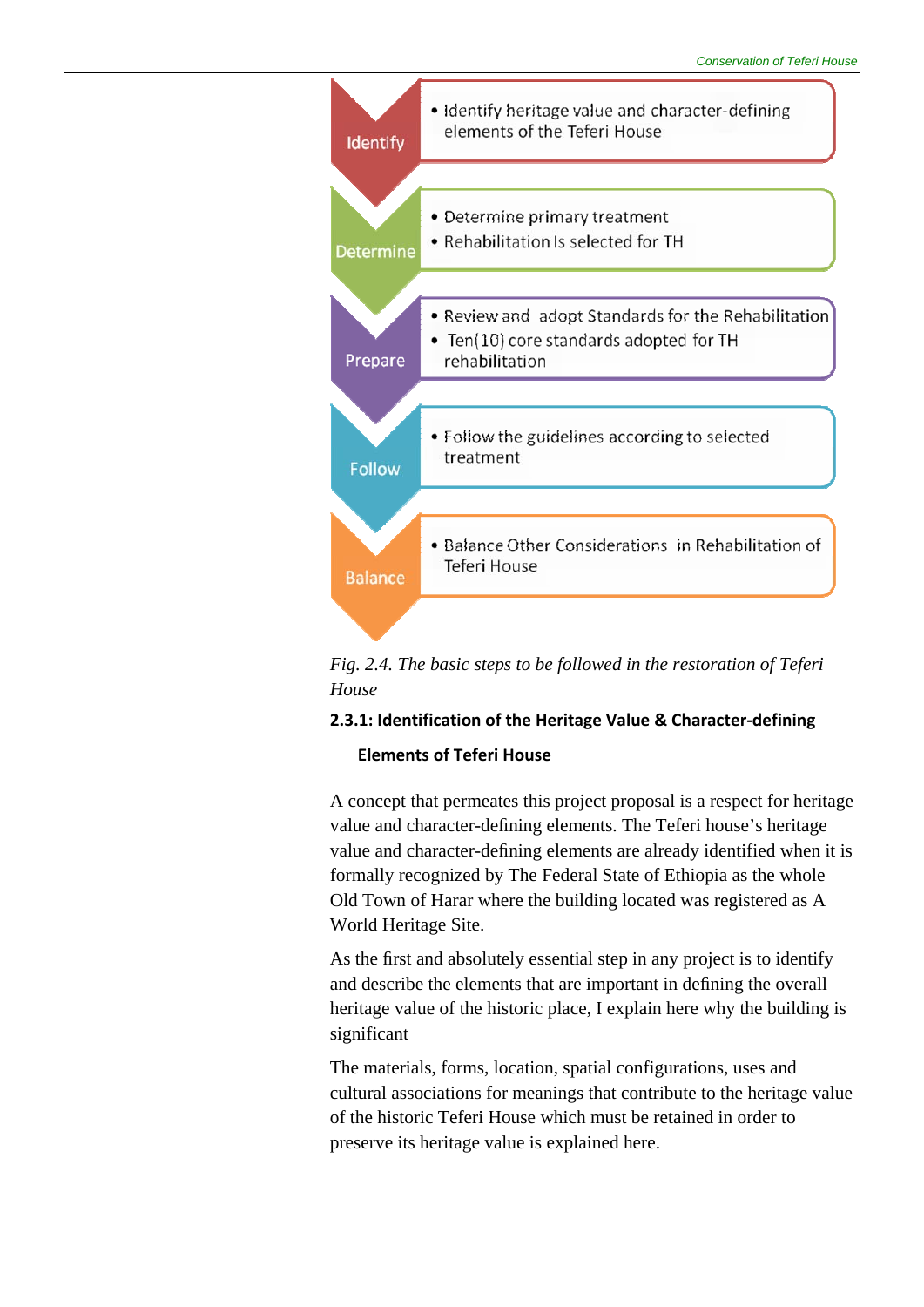#### **2.3.2. Determining the Primary Treatment**

While a conservation project may involve aspects of more than one of the three conservation treatments, it is truly beneficial to decide here during the planning stage whether the Teferi House Conservation Project is essentially Preservation, Rehabilitation or a Restoration project. A clear idea of the primary focus or objective of the project along with the heritage values of the historic place, from the outset, will contribute to the success of a consistent, coherent conservation project.

In preparing the project for Teferi house Rehabilitation is considered as the primary treatment because

- Repair or replacement of deteriorated features is necessary;
- Alterations or additions to the historic place are planned in order to accommodate a new function of museum
- There is no substantial physical and documentary or oral evidence to accurately carry out the work of restoration

The Teferi House Conservation Project involves the sensitive adaptation of the historic building for a compatible contemporary use (i.e. Museum), while protecting its heritage value. Thus we conclude the conservation will be that of Rehabilitation, which will be achieved through repairs, alterations and/or additions.

#### **2.3.3. Review and adopt the Standards**

The Standards, and the principles on which the standards are based, are central to the process of rehabilitating a historic place in a responsible and consistent manner. It is important, therefore, to review the Standards and the principles before getting into the Guidelines. Note that the Standards are interrelated; meaning that compliance with the Standards for each type of treatment means compliance with all of the Standards for that type of treatment, not just some of them.

The following 10 standards shall be adopted for the rehabilitation project of Teferi House.

- 1. Conserve the heritage value of the historic building. Do not remove, replace, or substantially alter its intact or repairable character-defining elements. Do not move a part of the historic building if its current location is a character-defining element.
- 2. Conserve heritage value by adopting an approach calling for minimal intervention.
- 3. Recognize the building as a physical record of its time, place and use. Do not create a false sense of historical development by adding elements from other historic places or other properties or by combining features of the same property that never coexisted. The building represents the so called Indianhouse style that is introduced to the country during the last two decades of 19th century. Just preserve that style.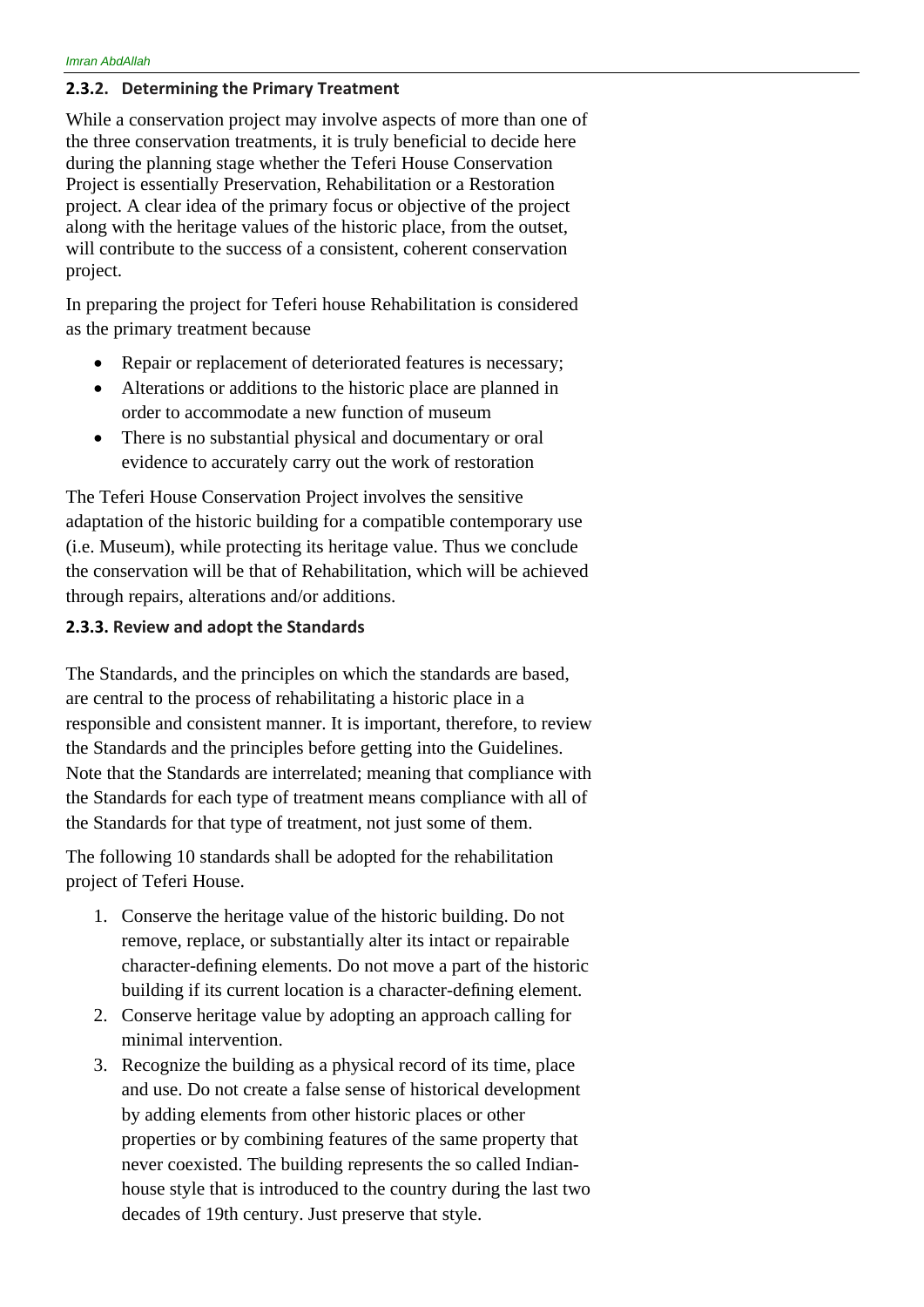- 4. Find a use for the historic building that requires minimal or no change to its character-defining elements. Various functions(i.e. hotel, school, office, accommodation and museum) has been considered and a museum is selected as it requires the least change.
- 5. Evaluate the existing condition of character-defining elements to determine the appropriate intervention needed. Use the gentlest means possible for any intervention. Respect heritage value when undertaking an intervention.
- 6. Maintain character-defi ning elements on an ongoing basis. Repair character-defi ning elements by reinforcing their materials using recognized conservation methods. Replace in kind any extensively deteriorated or missing parts of characterdefi ning elements, where there are surviving prototypes.
- 7. Make any intervention needed to preserve character-defi ning elements physically and visually compatible with the historic place, and identifiable upon close inspection. Document any intervention for future reference.
- 8. Repair rather than replace character-defi ning elements. Where character-defi ning elements are too severely deteriorated to repair, and where suffi cient physical evidence exists, replace them with new elements that match the forms, materials and detailing of sound versions of the same elements. Where there is insuffi cient physical evidence, make the form, material and detailing of the new elements compatible with the character of the historic place.
- 9. Conserve the heritage value and character-defi ning elements when creating any new additions to a historic place or any related new construction. Make the new work physically and visually compatible with, subordinate to and distinguishable from the historic place.
- 10. Create any new additions or related new construction so that the essential form and integrity o a historic place will not be impaired if the new work is removed in the future.

### **2.3.4. Follow the Guidelines for the Appropriate Resource Type and Treatment**

A thorough understanding of a historic building and its components is essential to good conservation practice. The better the understanding, the more likely heritage value will be respected. Thus, before any rehabilitation activity documenting, identifying, surveying and analyzing the form, materials and condition of the Teferi house shall be done.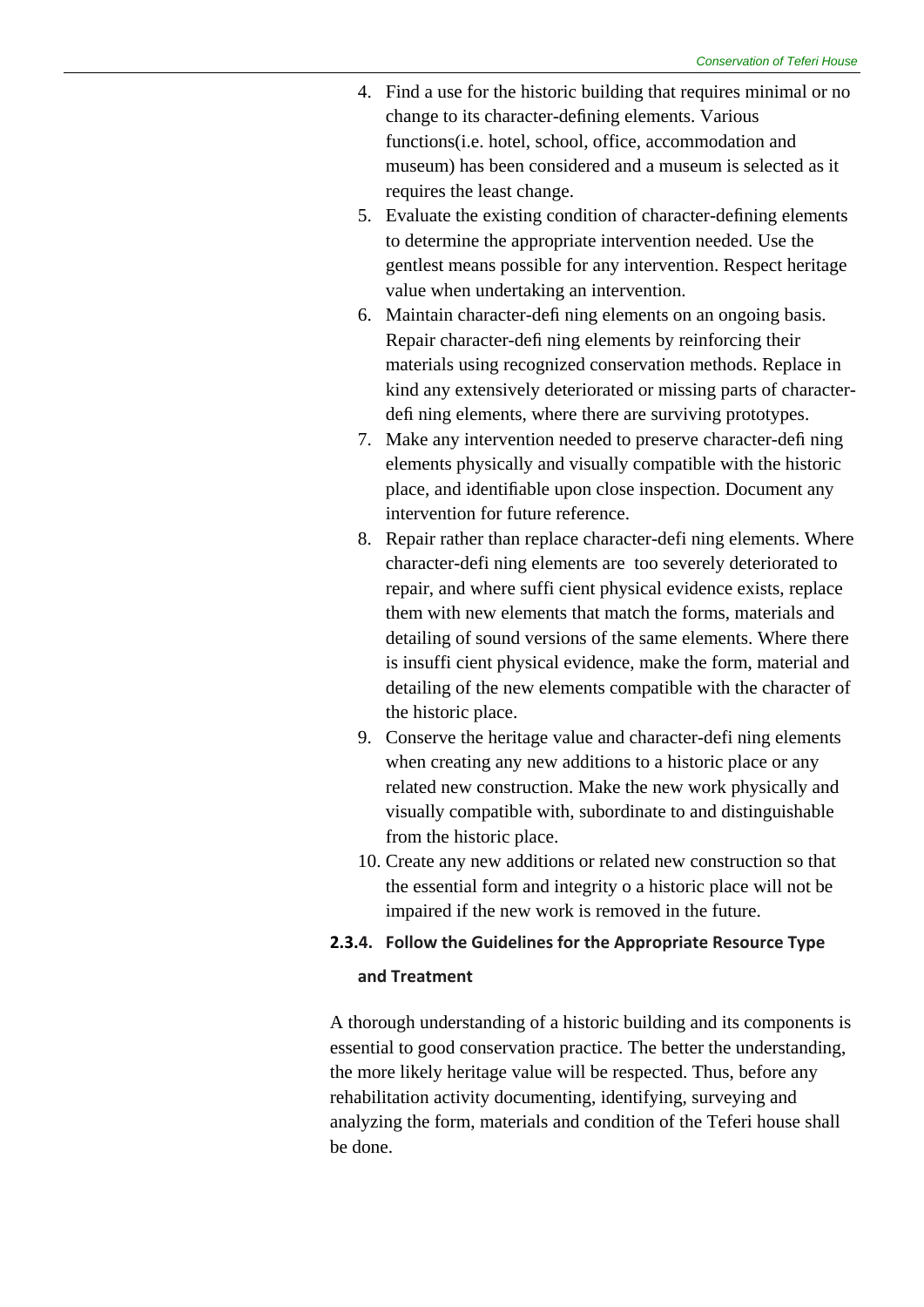After an understanding of the historic place and its components has been developed and other applicable issues have been given consideration, the next step done is the following inspections.

#### **2.3.5. Balance other Considerations**

There also a need to balance other considerations like safety, heath and energy efficiency issues to be thought of with the rest of the conservation work.

## **Chapter Three: Situation Analysis and Proposed Treatments**

### **3.1. External Wooden Features**

Exterior wood features of the house such as siding, corner boards, brackets, columns, window and door surrounds or architraves, cornices, pediments and balustrades; and their paints, finishes and colors — that are important in defining the overall heritage value of the building are still many. The missing elements of these features are little.



*Fig.3.1. The Exterior Wooden Features of the Teferi ouse House* 

These external wood features will be retained and persevered using standard preservation techniques and guidelines.



*Fig.3.2. Painting done recently which is inappropriate*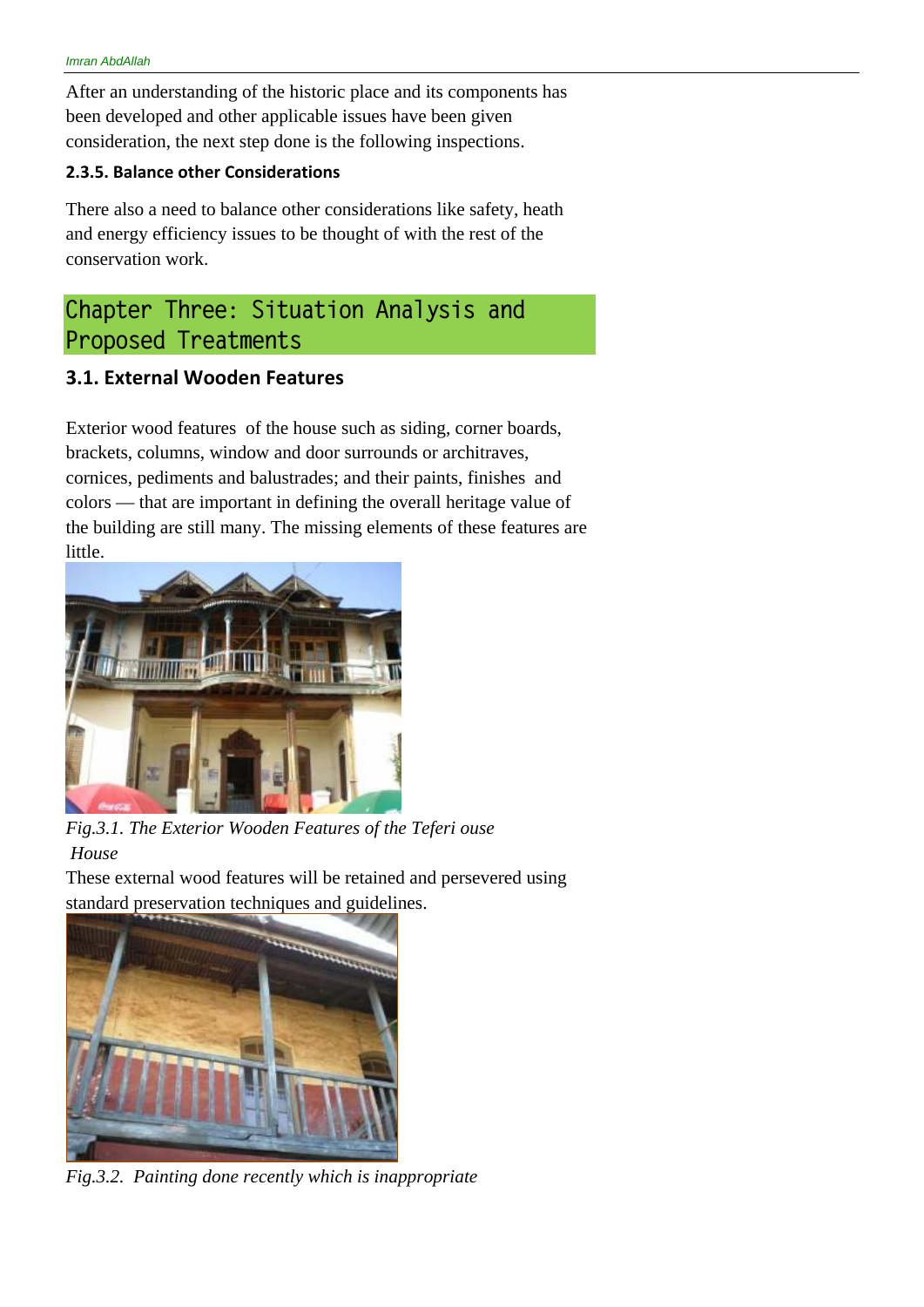In an effort to document the form, type and color of coatings such as paint; and the condition of exterior wood features prior to beginning project work were done and it is found the coatings of the buildings are entirely lost. The present colors are recent inappropriate additions to the building by poor inhabitants that occupied the building for the last 40 years.

Regarding the paint it will be necessary to repaint the wood -if possible lacquer if not varnish. And the same white and blue paint on the internal and external walls as these are colors that are appropriate to the building and the old town.





*Fig 3.3. The main front door is in a good condition.* 

Almost all part of the exterior wood surface is damaged. The parts that need cleaning rather than repainting are almost nil except that of the front door at the ground floor, which is in a good condition. Decorative wood elements especially are completely stripped of their paintings. Some are even cracked physically damaged. Conservation work in these wooden elements should be done by Removing damaged or deteriorated paint to the next sound layer using the gentlest method possible (scraping and sanding by hand), then repainting in kind. If hot-air guns are used it shall be used carefully. Destructive paint removal methods such as propane or butane torches,



*Fig.3.4. Decorative Elements are missing or damaged in lots of places especially the first floor front features.*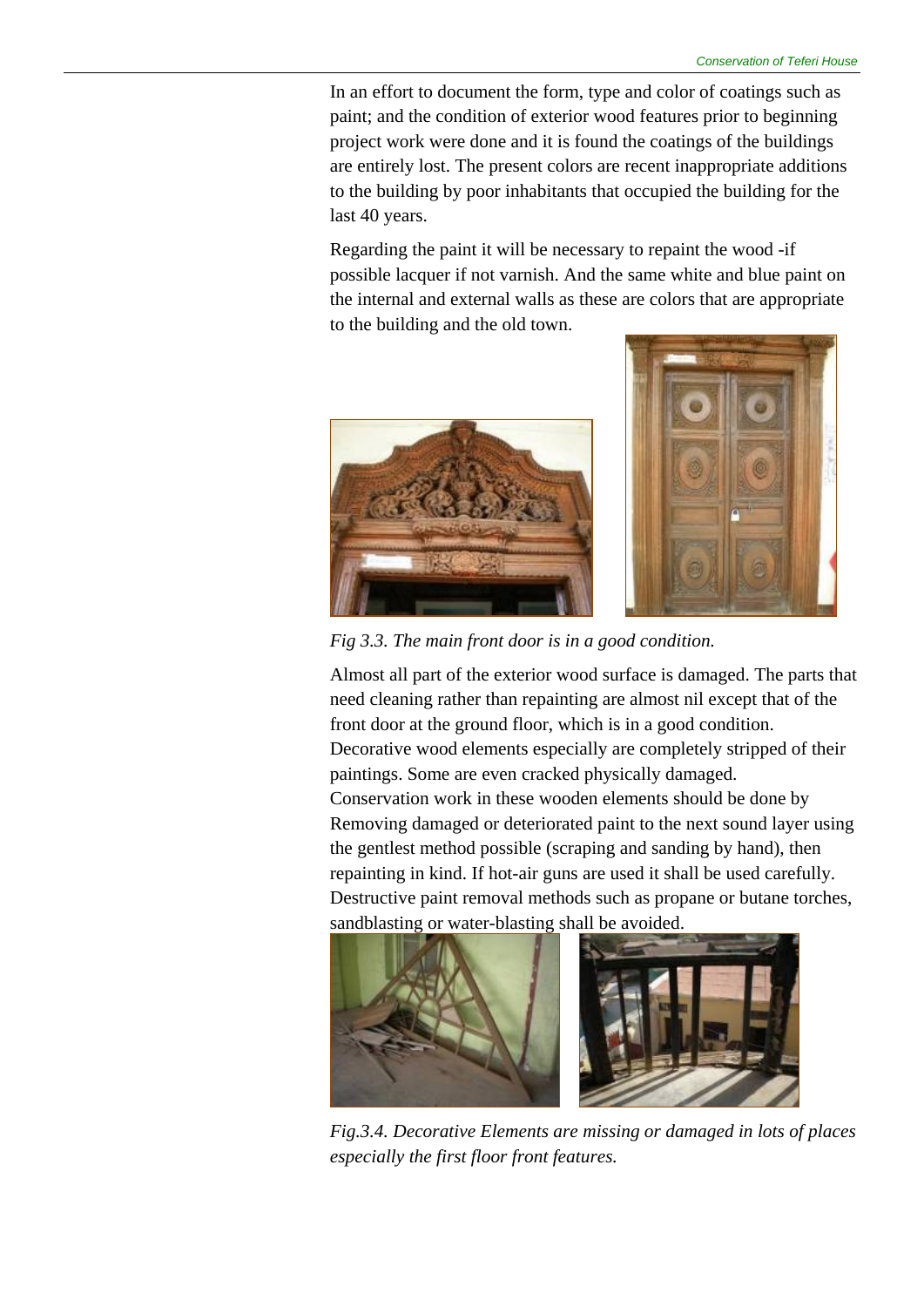The first floor is the most damaged part. Insect infestations on some parts of the wood are seen on the first floor rooms and also on the outside part of the whole building.

The causes of infestations shall be treated immediately; vents needs to be opened, treating active infestations of insects by first identifying the type of insect and then implementing a program of elimination appropriate to that insect.



*Fig.3.5. Insect infestation on the ceiling of the first floor* 

The water drainage structures are badly damaged. The gutters are leaking here and there. There are cracks and holes in sidings, piled up earth resting against the building and vents are closed. All these has created a problem in weathering.

What to be done, in this case is prevent water penetration and maintain proper drainage and re-moving piled up earth resting against the building and applying a chemical preservative treatments, to arrest dampness.



*Fig.3.6. Piled up earthing against the building, and inappropriate water reservoir building works in the compound.* 

The first floor front feature where there are wooden features of cornice and balustrade are missing or highly damaged.

Columns, both on the ground and first floor are deteriorated. Cracks and structural weaknesses are witnessed. Nevertheless more scientific study beyond mere observation is needed to talk about the stability of the building. The capitals in the first floor are also in bad shape as shown in fig.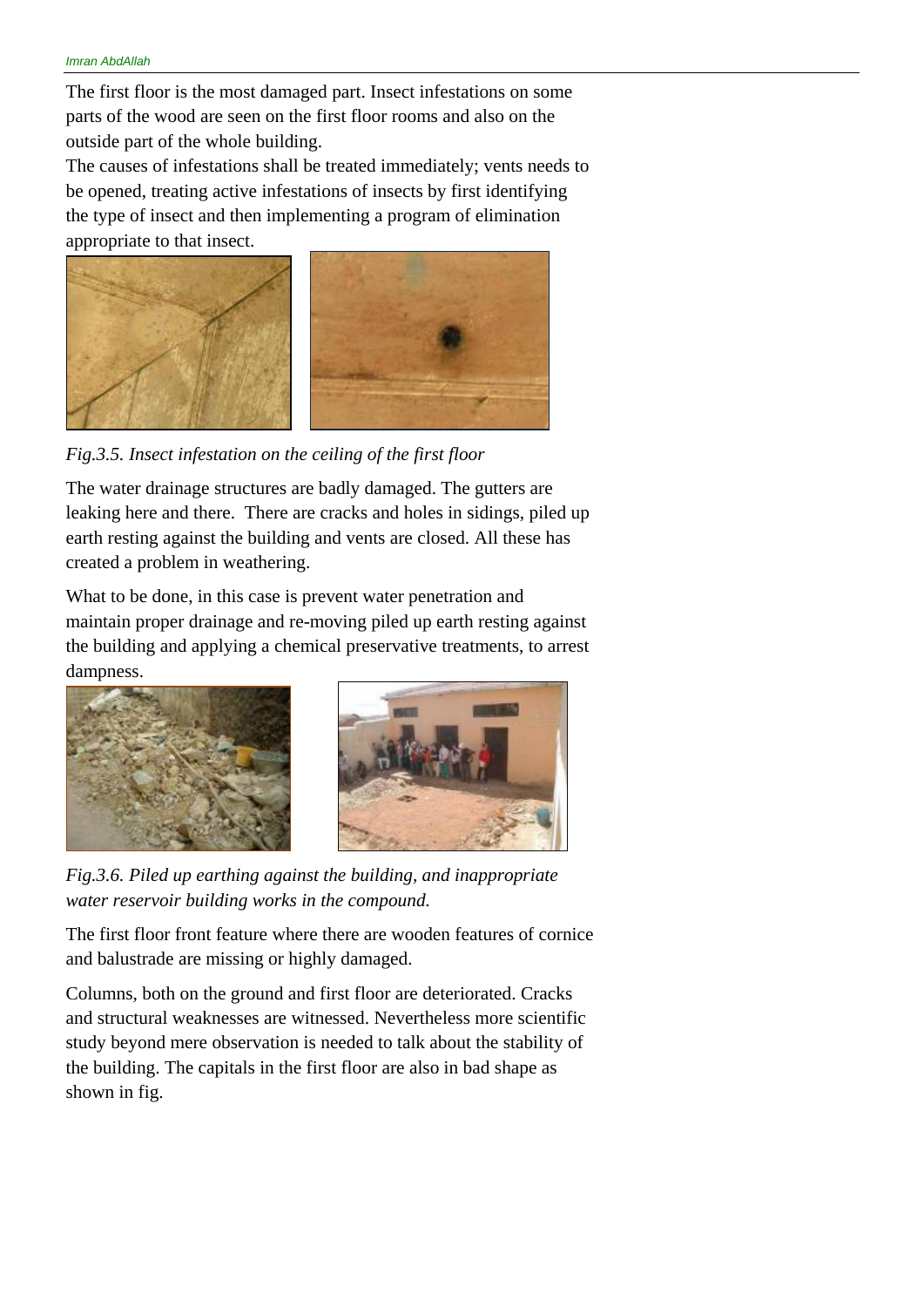

 *Fig.3.7. Columns and associated decorative elements are deteriorated* 

Some of the original doors are missing and already replaced by totally unacceptable iron doors.





*Fig.3.8. In appropriate metal doors, which shall be removed* 

Extensively deteriorated or missing parts of all exterior wood elements shall be replaced in kind where there are surviving prototypes. The new work should match the old in form and detailing. If using the same kind of material is not technically or economically feasible, then a compatible substitute material may be considered. The metal doors which are alien to the house architectural style need to be removed and replaced by wooden doors. The new doors can be a new design that is compatible with the style, era and character of the historic place; or a replica based on physical and documentary evidence.

#### **3.2. Masonry**

The conditions of the masonry walls, door surrounds, pediments, and details of jointing, tooling, bonding patterns, coatings, color, and conditions of these elements are assessed and the summary is put here. The masonry wall is basically done with old techniques of using limestone and related earthen materials. The ground floor masonry is somewhat better than the first floor where the masonry is very dirty and soled caused by soot, graffiti and other factors. On some places it is even in pretty bad shape of crumbling away. Deteriorated Mortar joints, loose stones, damp walls or damaged plaster work are all over the building which is seen in many areas. Water I also penetrating the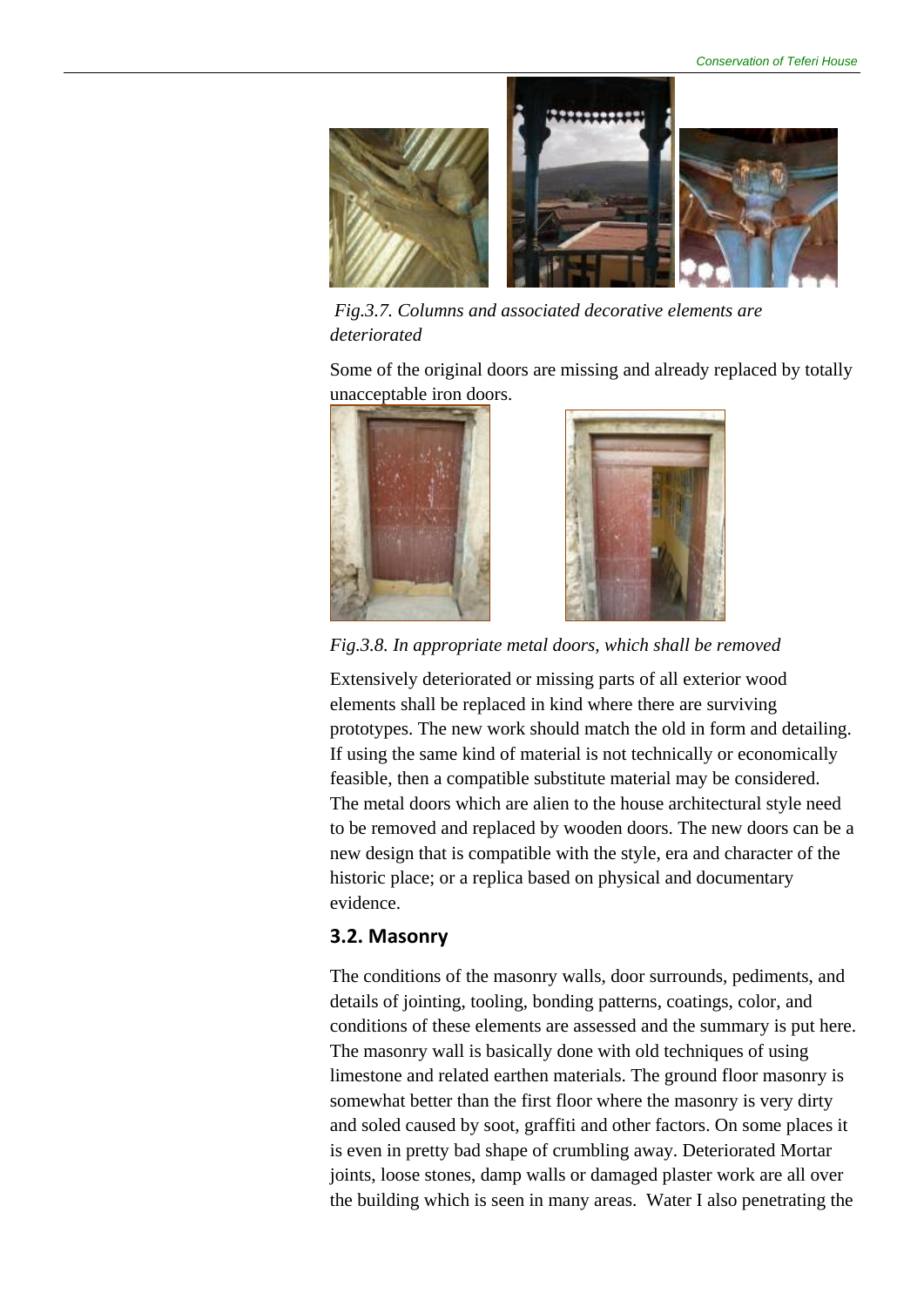building masonry in the back of the building, where it is creating a serious problem of dampness.



*Fig 3.9. damages to the masonry from 1rst floor and ground floor accordingly.* 

What needs to be done regarding these problems with the masonry is cleaning it using recognized preservation methods and only when necessary to halt deterioration or remove heavy soiling and graffiti. Cleaning masonry surfaces shall be done using the gentlest method possible, such as low-pressure water and detergents, using natural bristle brushes.

The masonry walls and other masonry elements shall be repaired by re-pointing the mortar joints where there is evidence of deterioration such as disintegrating mortar, cracks in mortar joints, loose bricks, and damp walls or damaged plaster work. Mortar should be compatible in strength, porosity, absorption and vapor permeability with the existing masonry units. With regard to water percolation in the back of the house, we need to apply new or non-historic surface treatments such as proven water-repellent coatings to masonry after repointing repairs, Paint in many part of the building is deteriorated badly.



*Fig.3.10. Deteriorated paint on different part of the house* 

Treatment of the paints on the wall will mainly include removing damaged or deteriorated paint only to the next sound layer using the gentlest method possible (e.g., hand scraping) prior to repainting, repainting with colors that are historically appropriate to the building and the old town of Harar.

#### **3.3. Architectural metal element**

One of the first architectural metal elements that attract an attention is the claddings on the first floor which are deteriorated due to corrosion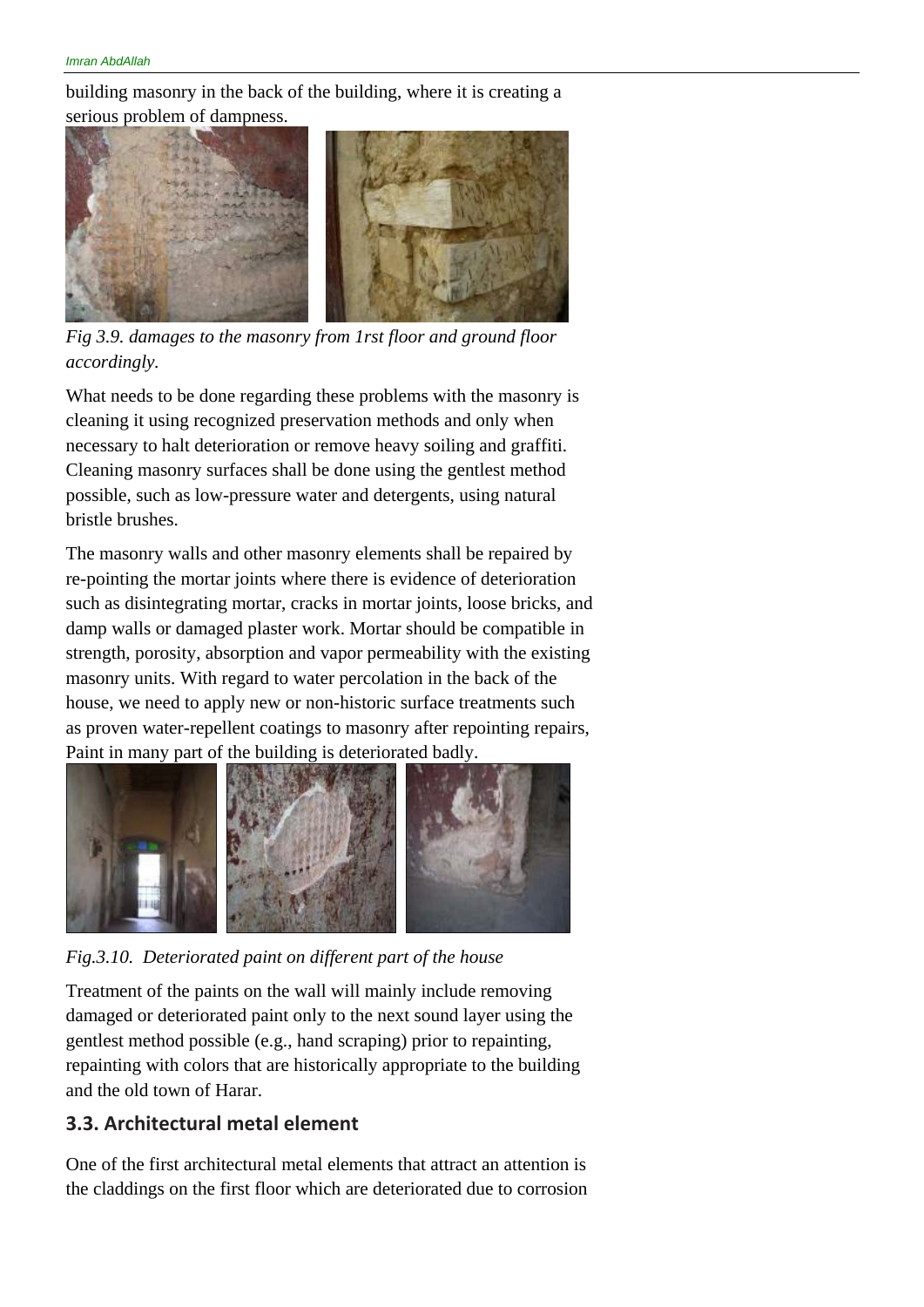and extreme weathering where some are missing, but still beautiful enough to catch an eye.



*Fig 3.11. Iron claddings corroded and deteriorate*  To Protect and maintain the architectural metals of the cladding from corrosion, apply method that will prevent water penetration and by maintaining proper drainage so that water or organic matter does not stand on flat, horizontal surfaces or accumulate in curved, decorative features. Clean the metals, to remove corrosion prior to repainting or applying other appropriate protective coatings.

### **3.4. Roofing**

The roof top is fully covered with corrugated iron sheets, which are still there but deteriorated lot. Some needs replacement as there is leakage, while others need just cleaning.



*Fig.3.12. Roof top iron sheets are corroded* 

Remedies will include cleaning and maintaining the gutters and downspouts and replacing deteriorated flashing in kind. Roof sheathing should also be checked for proper venting to prevent moisture condensation and water penetration; and to ensure that materials are free from insect infestation, There I also a need for provision of adequate anchorage for roofing material to guard against wind damage and moisture penetration.

### **3.5. Windows**

The windows are all made of woods. The ones at the ground floor are in good shape, except in two windows there are small missing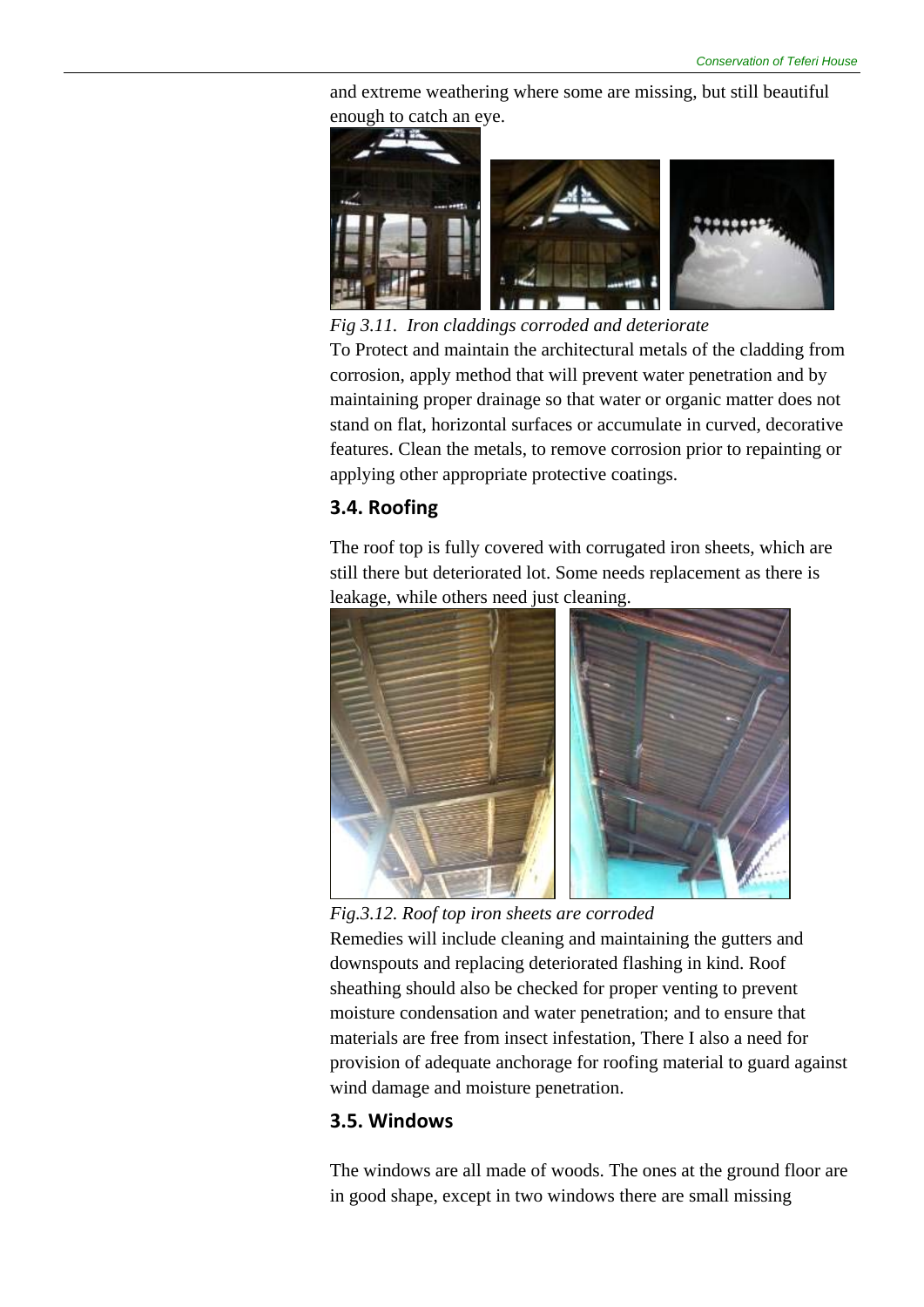elements and dentures. But on the 1st floor the windows are damaged a lot. Woods damaged, glasses broken. Some windows are completely stripped of their glasses.



 *Fig.3.13. Windows are damaged, which needs a lot glazing work* 

To Protect and maintain the windows, the wood and architectural metals that comprise the window frames, sashes, and surrounds use appropriate treatments such as cleaning, rust removal, limited paint removal and re-application. Sound windows and window elements or deteriorated windows and window elements that can be repaired, shall be retained

Deteriorated windows and window elements shall be repaired and stabilized by structural reinforcement, weather protection, or correcting unsafe conditions, as required, until any additional work is undertaken. Repairs should be physically and visually compatible. window frames and sashes, will be repaired by patching, splicing, consolidating and reinforcing.

Extensively deteriorated or missing parts of windows will be replaced in kind, where there are surviving prototypes. The new work should match the old in form and detailing.

#### **3.6. Entrances**

Some of the entrances of Teferi House- the doors and stairs-which are important in defining the overall heritage value of the building are damaged, while the main entrance and associated decorations are in good conditions.

The stairs to the first floor, in the back of the main façade are in bad condition. (see the following fig.)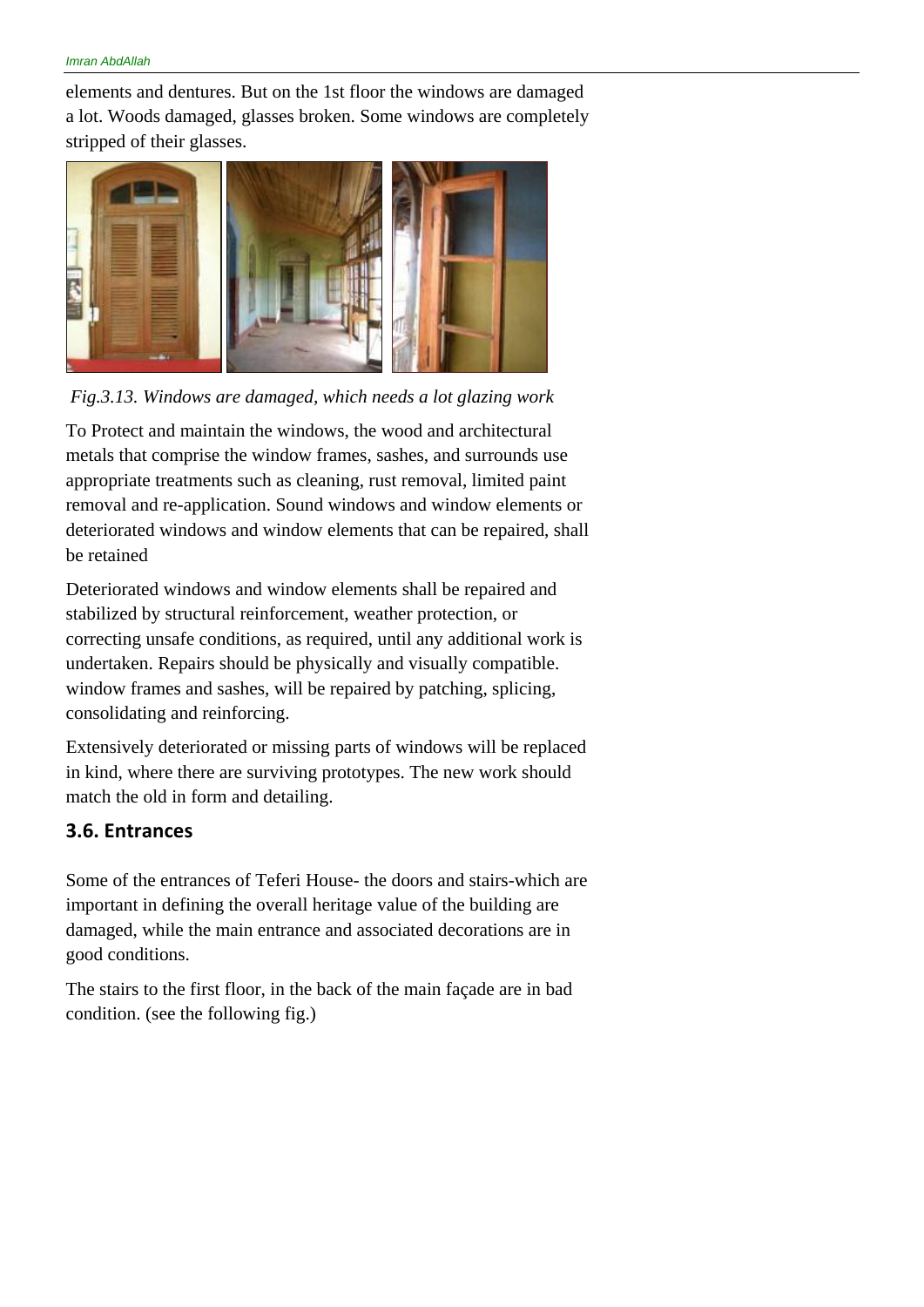*Conservation of Teferi House* 



*Fig 3.14. Dilapidated stairs to the first floor* 

The front gate needs minimal intervention and will be retained, as the wood is in good condition.

Nevertheless the stairs in the back and the doors in the first floor are damaged and needs to be repaired thoroughly.

The deteriorated backdoor stairs elements need to be repaired by structural reinforcement, and correcting unsafe conditions, as required, until any additional work is undertaken.

### **3.7. Interior Spaces**

When we look at the interior space in the ground floor and the first floor, there are damages. The first floor interior spaces, has dirty and broken elements which needs cleaning and maintenance.



Fig 3.15. Decaying interior space

Accommodating service function of a bathroom will be introduced in the external associated building. There will be additions as the room was not a bathroom previously.

### **3.8. Structural Systems**

The structural systems of the house as a whole is in weakened condition. Thus there is a need for repairing the structural system by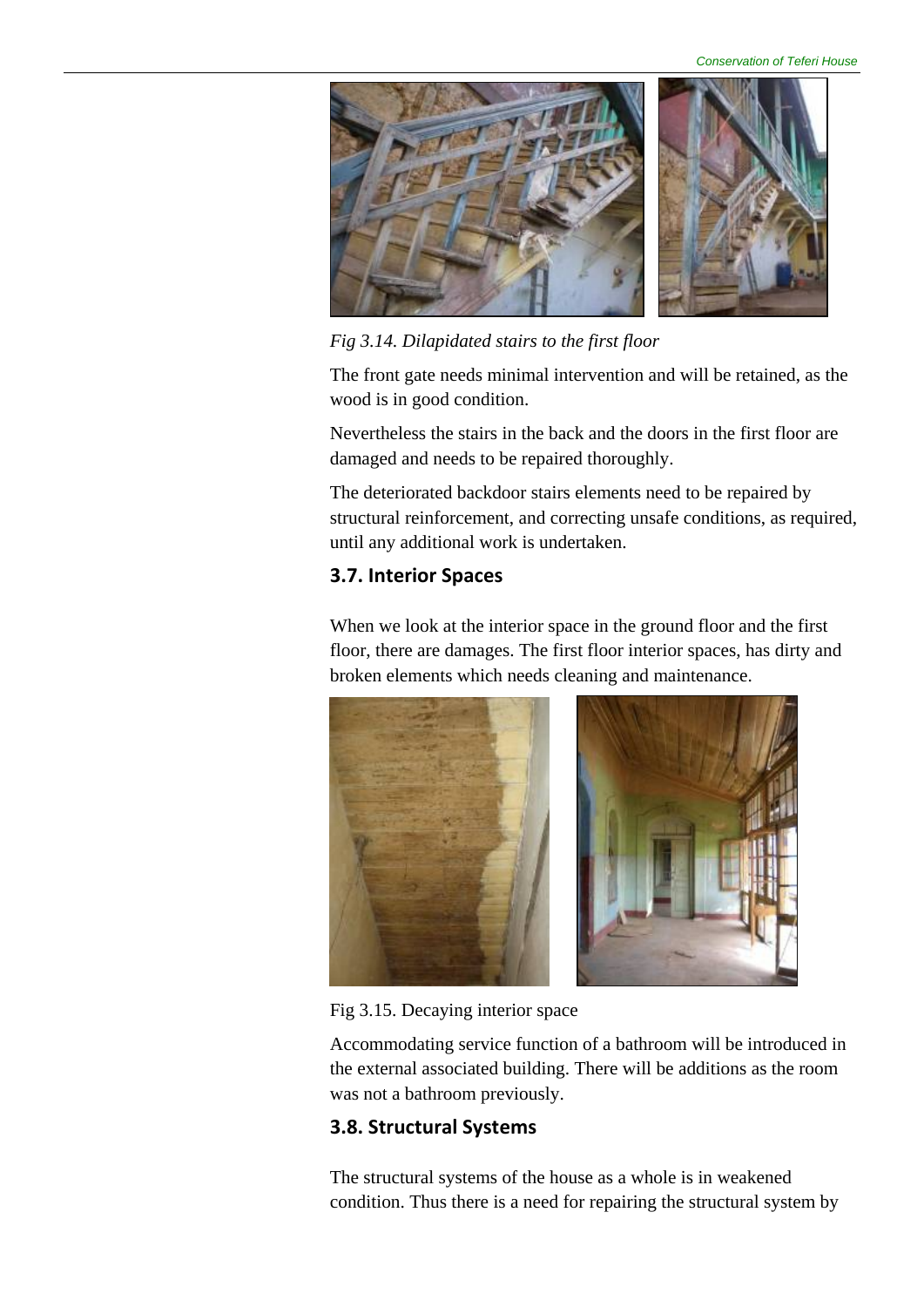augmenting or upgrading individual parts or features. For example, weakened structural members such as floor framing can be paired with a new member, braced or otherwise supplemented and reinforced.

One column is in bad condition and may be needed to be replaced, if so, substitute wood column shall convey the same form, design and overall appearance and at least be equal to its load-bearing capabilities.

### **3.9. Mechanical Systems**

The electrical systems in the building are outdated, done in a hazardous way, and damaged in so many places. The one in the first floor is especially completely damaged.





There is a need to dismantle the whole electrical system and add a new line and systems that will be compatible with the visual feature of the building. The cables shall be installed in non-character-defining areas.

If there is a need for installation of an air conditioning unit, it shall be done such a manner that features are not damaged or obscured and excessive moisture, which will accelerate the deterioration of historic materials, is not generated.

### **3.10. Accessibility Considerations**

Apart from cleaning and maintenance of the interior, there is a need for adaptation and additions that will enhance sound circulation pattern, accessibility. Thus a stairs in the internal hall of the ground floor that will connect it to the first floor will be built. The addition for the new use shall be executed in a manner that preserves characterdefining interior spaces, features and finishes.

As the building is expected to host new function of public building, there is a need for new additions that will enhance accessibility. Thus, a new structure for handicapped people, who cannot use the stairs to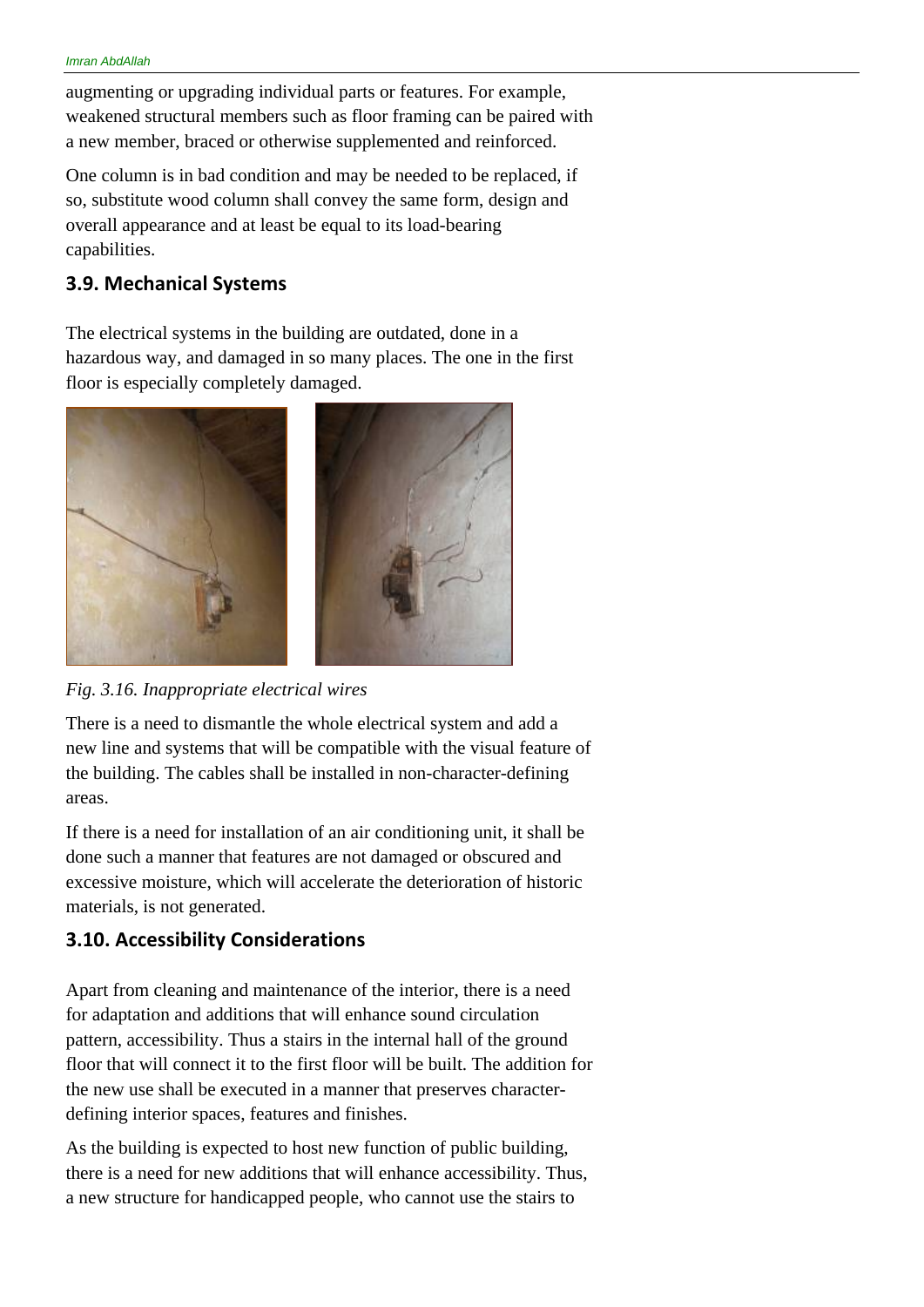access the main exhibition room on ground floor, will be built. When providing accessibility that promotes independence for the disabled person to the highest degree possible, it is done while conserving the heritage value and character defining elements.

#### **3.11. Health and Safety Features and considerations**

To protect the building from future dangers related with fire and related menace, an installation of fire-suppression systems such as foam and sprinklers will be installed in an a way character-defining elements are respected.

## **Chapter Four: Proposed Function**

The Teferi house after rehabilitation will host a new function of Museum. The Harar City Museum- a project funded by UNESCO has effectively reorganized the amazing private collection of Mr. Sheriff with a detailed inventory so that the collection will be loaned to the Harar City Museum which is just under formation.

In light of this, It is in the best interest of the heritage conservation in the old town, if the Teferi house after rehabilitation will become the Museum building for Sherif's marvellous private collection, which boasts to be the largest private collection nationally.



Fig. 4.2 Ground Floor Plan for the Exhibition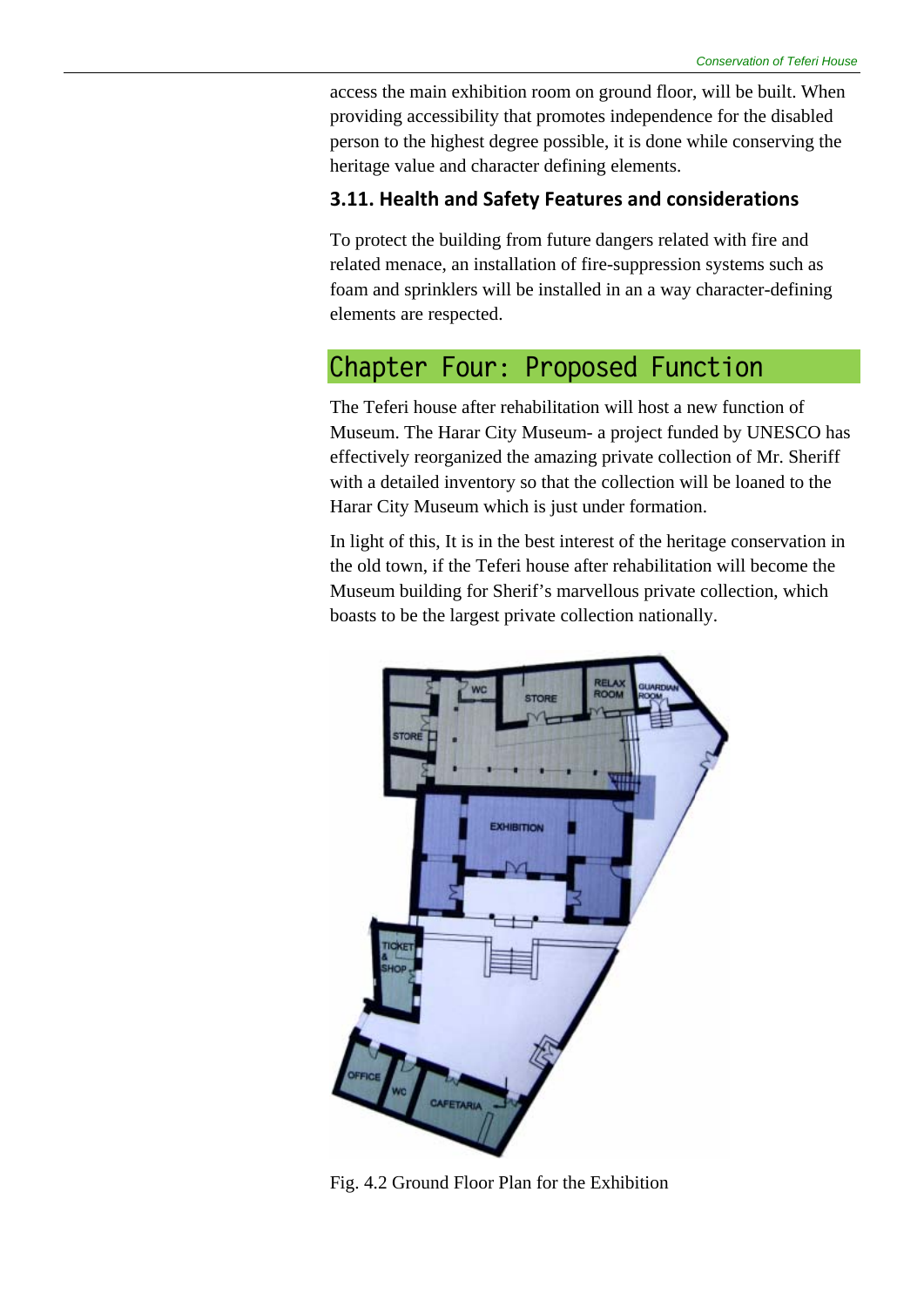The Ground floor of te main Building is allotted to accommodate the main Exhibition room. The attached additional houses will have a function of Ticket and souvenir shop,Office, Cafeteria, Storage room and WC.



*Fig.4.2 1rst floor plan for Exhibition* 

The First floor of the Main building will accommodate the Exhibition hall for various artefacts. While the attached building in the back of the house will a purpose of workshop.

## **Chapter Five: Action Plan and Financial Plan**

#### **4.1 ACTION PLAN OF THE PROPOSAL**

Based on the analysis of the survey observation of the existing and forecasted function; the following activities are suggested according the action plan.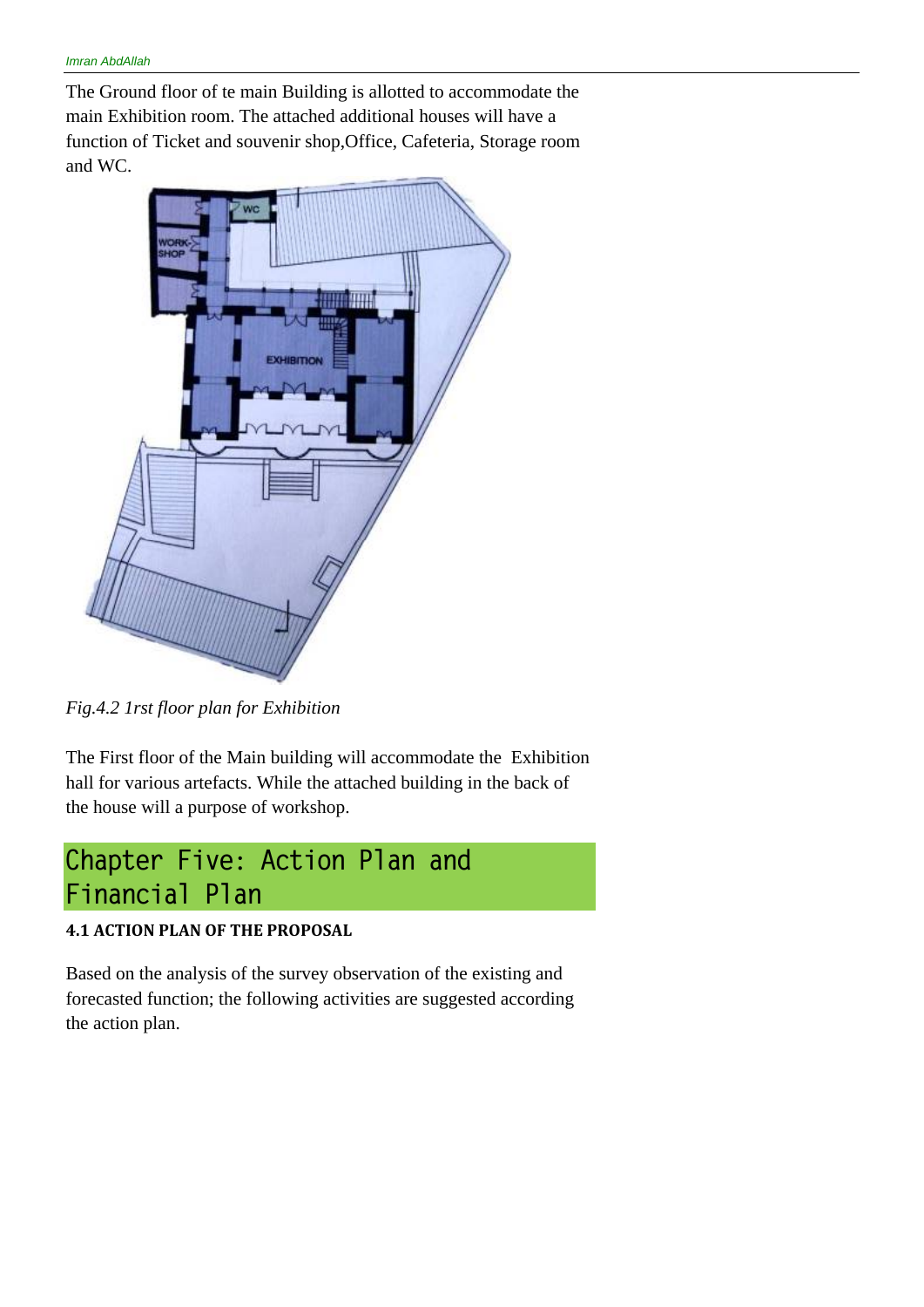| Table.4.1 Action plan                                                                                    |              |                                 |                   |                          |  |  |  |
|----------------------------------------------------------------------------------------------------------|--------------|---------------------------------|-------------------|--------------------------|--|--|--|
| <b>Phases</b>                                                                                            |              | <b>Implementer</b> Stakeholders | Time              | <b>Estimated</b><br>Cost |  |  |  |
| $Task$ – Conservation<br>Work<br>$Objective -$<br>Conservation of Teferi<br>building up to Good<br>level |              |                                 | $8 - 11$<br>month | 1,570,587.90             |  |  |  |
| <b>Activities</b>                                                                                        |              |                                 |                   |                          |  |  |  |
| Preparation of TOR                                                                                       | Municipality | <b>HHCDA</b>                    |                   |                          |  |  |  |
| Contracted out design                                                                                    | T.I.U.D.B    | <b>UNESCO</b>                   |                   |                          |  |  |  |
| and bill of quantities                                                                                   | Private      | Private sector                  |                   |                          |  |  |  |
| Conservation/                                                                                            | contractor   |                                 | Public            |                          |  |  |  |
| <b>Construction work</b>                                                                                 |              | institutions                    |                   |                          |  |  |  |

#### **4.2 Implementation, Monitoring and Evauation**

#### **4.2.1 Implementation tools**

This proposal contains various activities which require the following implementation tools.

- Identifying concerned stakeholder and discussing about the projects ideas
- Involving the private sectors
- Providing urban planning standards, building codes, design standards, cultural heritage construction material standards and enforcement mechanism
- Allaying the project implementation with urban renewal policies, rules, and regulation
- Integrating the project with industry, urban development and IDP programs and the municipal budget
- Assessing the project proposal in accordance to the UNESCO criteria
- Using public media to raise understanding of the public for importance of conservation projects

#### **4.2.2 Monitoring tools**

- The number of involved stakeholders
- The number of available rule and regulation of renewal programs
- Scheduled inspections of plans and specification
- The presence of contact administration rules and regulations
- Regular comparison of executed work with respective plans and specified objective
- The number of corrective measure taken for deviation of each tasks
- The number of preventive measures for preservation of heritage resources.

#### *Table.4.1 Action plan*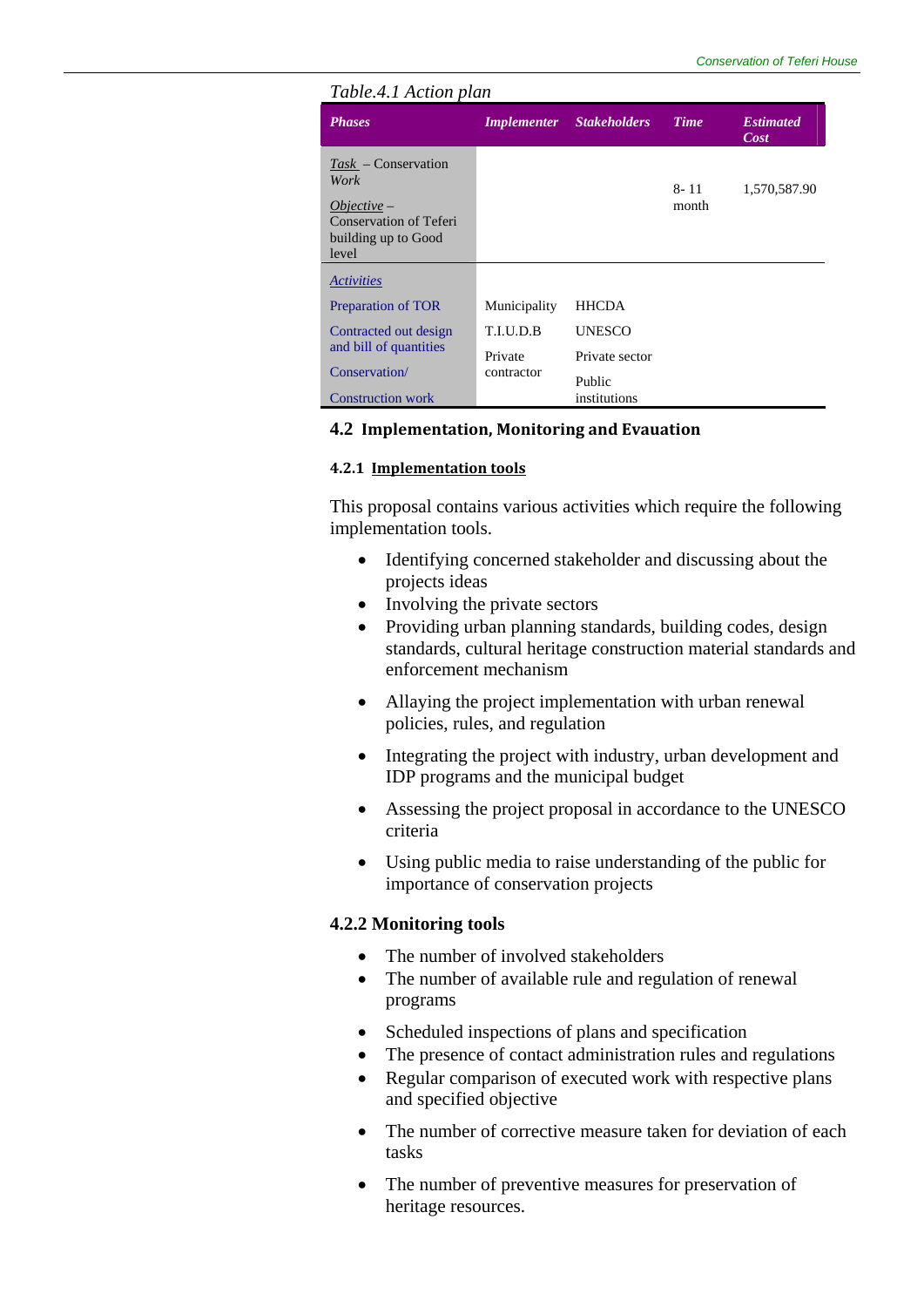#### **4.2.3 Evaluation tools**

- Out sourcing evaluation of projects to local consultant
- Quarterly meeting of all stakeholders to evaluate reports of in execution of the project
- Publicizing plans, executions and budgets of the project

### **4.2 Financial Plan**

| Table 4.2 Financial cost for conservation of Teferi House |  |  |  |  |
|-----------------------------------------------------------|--|--|--|--|
|-----------------------------------------------------------|--|--|--|--|

| <b>Description</b>                                                                                                                                  | Unit                             | Qty                  | Rate       | <b>Amount</b>              |
|-----------------------------------------------------------------------------------------------------------------------------------------------------|----------------------------------|----------------------|------------|----------------------------|
| 1. Plastering<br>Apply two coats of lime and<br>sand mortar to<br>-external wall<br>-Internal wall                                                  | M <sup>2</sup>                   | 1,795.12<br>1,111.03 | 50<br>50   | 89,756.00<br>55,551.50     |
| 2. Painting<br>Apply 2c0qts of white lime<br>painting to internal, external<br>wall and abide ceilings                                              | M <sup>2</sup>                   | 3,81.02              | 60         | 184,861.20                 |
| 3. Flooring<br>Make flooring with hard<br>care, mass concrete, cement<br><b>Screed</b>                                                              | M <sup>2</sup>                   | 554.27               | 210        | 116,396.70                 |
| 4. Clearing<br>Clean all wooden structural<br>frames, ceiling, hand rail<br>with special cleaning agent<br>and treatment with wood<br>preservatives | M <sup>2</sup>                   | 220.67               | 190        | 41,927.30                  |
| 5. Wood work<br>Replacement of wooden<br>windows<br>Replacement of decoration<br>elements                                                           | M <sup>2</sup><br>LS.            | 22                   | 840        | 18,480.00<br>310,000.00    |
| 6. Glazing<br>4mm thick colored glass<br>4mm thick clear glass                                                                                      | M <sup>2</sup><br>M <sup>2</sup> | 37.75<br>18.22       | 440<br>320 | 16,610.00<br>5,830.40      |
| 7. Site work<br>Semi-dressed pavement<br><b>Masonry Stone(fence)</b>                                                                                | M <sup>2</sup><br>M <sup>2</sup> | 223.3<br>30          | 260<br>900 | 58,058.00<br>27,000.00     |
| 8. Metal work<br>Replacement of Archit.<br><b>Decorative Metals</b>                                                                                 | LS                               |                      |            | 90,000                     |
| 9. Latrine<br><b>Construction of latrine</b>                                                                                                        |                                  |                      |            | 82,000                     |
| <b>10. Electrical Installation</b><br>Supply and install electrical<br>cables and Equipments                                                        | Ls                               |                      |            | 160,000                    |
| Total<br>Contingency 25%                                                                                                                            |                                  |                      |            | 1,256,470.40<br>314,117.50 |
| <b>Grand Total</b>                                                                                                                                  |                                  |                      |            | 1,570,587.90               |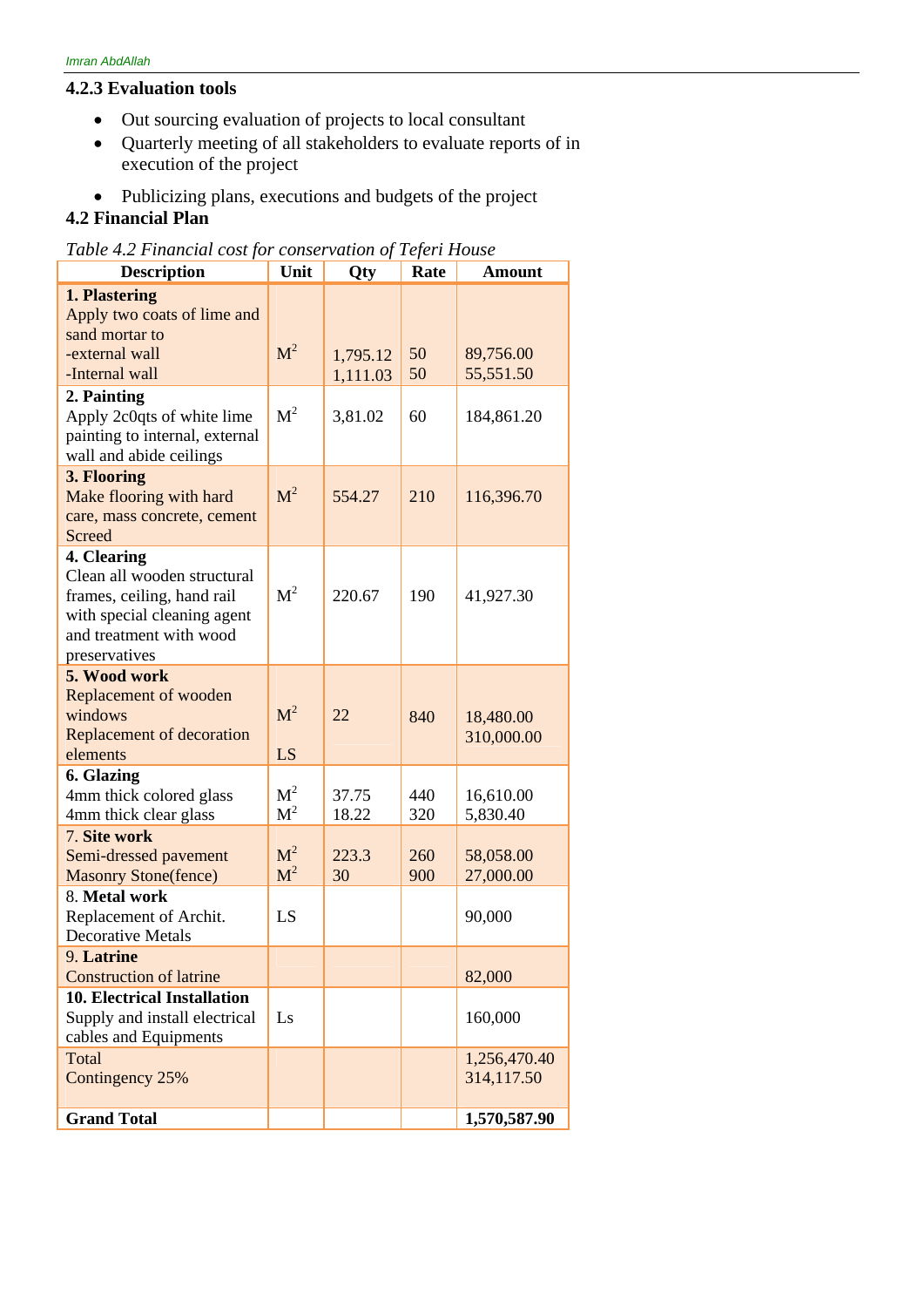## **Conclusion**

.

The present study shows that the conservation of heritage buildings like that of Teferi house are very crucial to the preservation of the character defining gems of the old town and the town itself as a whole.

Nevertheless, the conservation of a single building alone can not bring change to the town and thus there is a need to work on the rehabilitation of the surrounding environment to the building, the old town and buffer zone.

Policy commitment by the regional goverbment and at community levels should be seen as a pre-condition to such sustainable conservation of cultural heritage.

Socially, environmentally and economically beneficial responsible old town heritage building conservation requires achieving a balance between commercial success, the maintenance of cultural integrity and social cohesion, and the maintenance of the physical environment.

Conservation of heritage buildings holds promise to bring socioeconomic benefit to Harar. If such conservation is approached with sound conservation management and extensive community involvement, reinforcing positive experiences, the narrow winding mazes, Rustic house and Old walls of Harar may soon re-emerge as Beautiful, productive elements of the local life.

## **References**

Alessndri, Raphael (2003). The City of Harar: An Approach to its Conservation, Paris, Paris School of Architecture. Abdallah, Imran (2008). Socio Cultural Effects of Tourism in Harar,AAU,Addis Ababa (MA dissertation) CIRPS and HPNRS, (2006). Harar in Maps: An Atlas of the walled town of Harar, Roma, Lasapienza. CSA (1994). Population and Housing Census of Ethiopia: Results for Harari Region. Vol. I, Addis Ababa. Harari Tourism Office (2006). Compendium, Tourist Statistics, Harar. HPNRS, (2004). Harar Jugol: Nomination of Properties for Inclusion on the World Heritage List, Paris, AEPAUPM. Imran Abdallah (2003) A chronology of Harar, in P. Revault and S. Santelli (eds.), Harar, a Muslim City of Ethiopia, Paris, Maisonneuve et Larose. Imran Abdallah (1997). A History of Harar: From 1900 to Italian Occupation, BA Dissertation, Department of History, AAU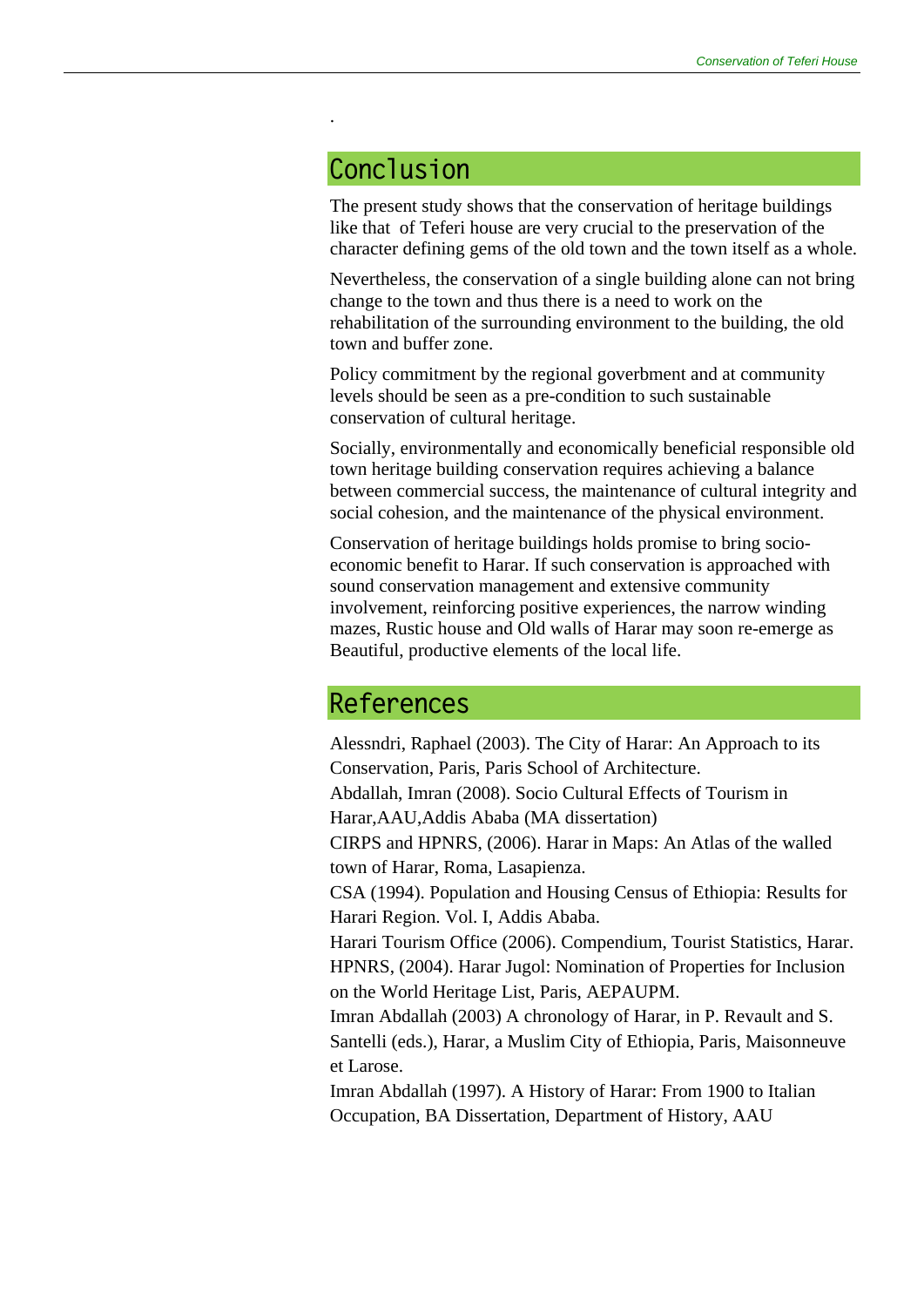## **Annex**

## Ann.1 Front Elevation of Teferi House



Ann.2 Side Elevation Of Teferi House



Ann3. Measured drawings of Teferi House (Ground Floor and First Floor)